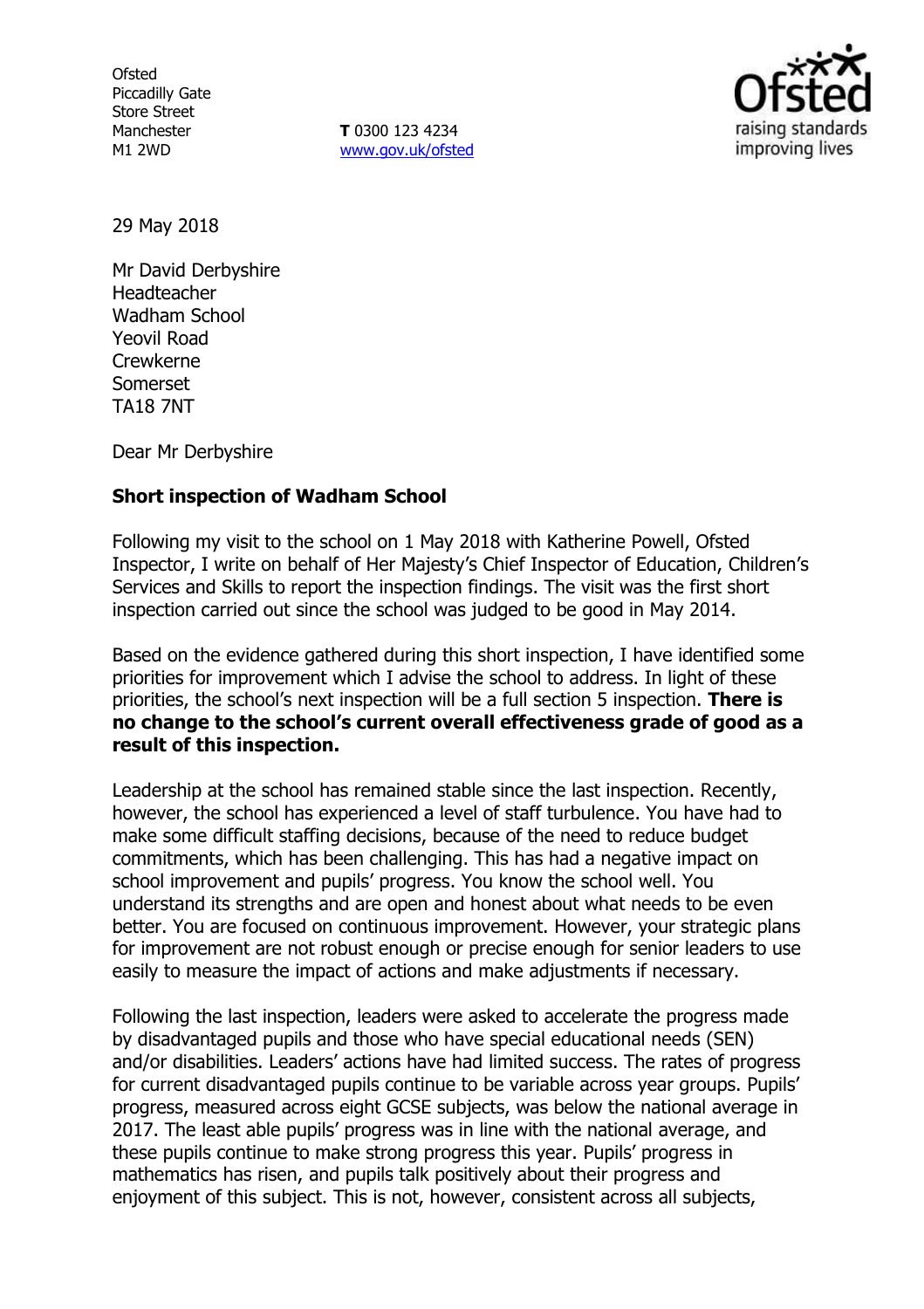

particularly science, where pupils' progress is variable. Pupils, and students in the sixth form, spoke about the variability in teachers' feedback and support. Pupils are appreciative of the wide range of activities available to them, particularly in sport and creative pursuits.

The school has an inclusive ethos and often admits pupils who have not succeeded elsewhere. The school works hard with pupils to ensure that they have the support and opportunities they require to progress and prepare for their lives after school. The school works with local alternative providers in providing relevant educational provision for pupils that require an individualised curriculum.

A number of parents and carers who responded to the Parent View survey are satisfied with the quality of education the school provides, particularly for their children who have SEN and/or disabilities. Some parents are concerned about the high level of staff absence, the quality of teaching in recent years, particularly in science, and the behaviour of some pupils, but many praise the dedication of staff.

### **Safeguarding is effective.**

Leaders ensure that staff are trained well and knowledgeable so that they can spot and deal with any concerns they identify about pupils' welfare or well-being quickly. They liaise well with any external agencies when necessary. Staff follow the school's policies and procedures consistently to report any concerns they identify about pupils' welfare or well-being. That everyone is rightly aware of the need to be vigilant about safeguarding was a constant theme running through our discussions with staff, school leaders and governors. Written records about any such concerns and the actions taken are timely and thorough. The required checks on staff before they are employed are carried out and suitably recorded in line with statutory requirements.

The school has a friendly atmosphere. Pupils and sixth-form students feel safe and well cared for. However, a number of parents that responded to Parent View expressed very mixed views of how effectively the school deals with bullying. Pupils also commented that bullying is not always effectively dealt with. Senior leaders are now using an online application to allow pupils to report incidents anonymously. They are ensuring that outcomes from investigating incidents are reported back to the victims. Pupils receive suitable guidance on the risks they face, such as the risks of using social media, through assemblies and personal development lessons. Pupils reported that they feel safe online and are aware of what to do if they are at risk.

# **Inspection findings**

■ To decide whether the school remains good, the first key line of enquiry centred on the progress of disadvantaged pupils. For the previous two academic years, disadvantaged pupils' progress has been weak and so their attainment at GCSE has fallen well short of that of other pupils nationally. The school has concentrated on pupils' progress in English and mathematics in Year 11. Disadvantaged pupils currently in Year 11 are now making significantly better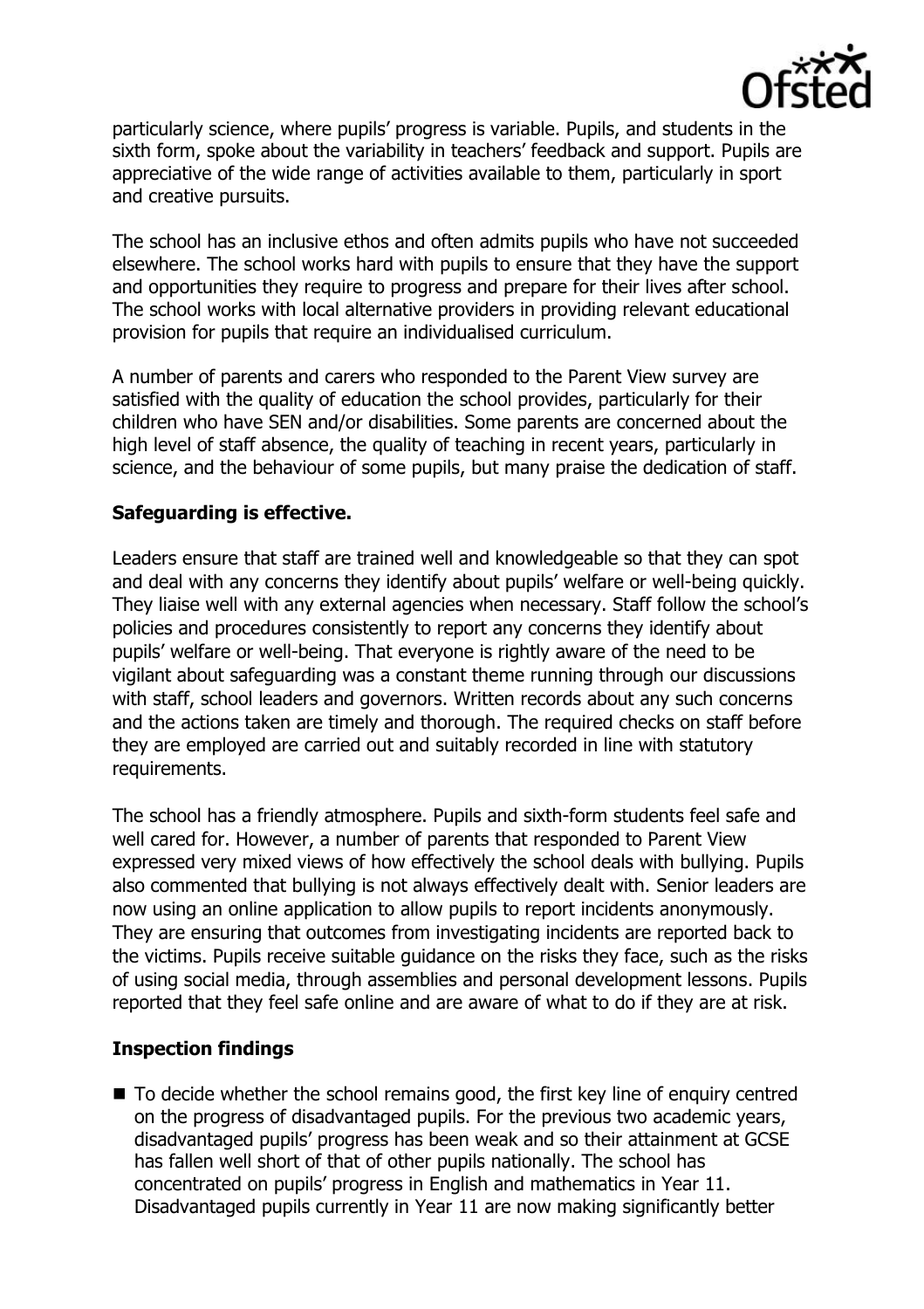

progress, but those in Years 9 and 10 are not achieving as well. The strategy for spending the pupil premium lacks precision. Leaders have not identified the main barriers to learning that disadvantaged pupils face. Consequently, actions to improve the progress of this group of pupils are not closely matched to their needs.

- The second key line of enquiry evaluated the most able pupils' achievement in English and science. In 2017, the most able pupils' progress, measured across eight GCSE subjects, was significantly below the national average. However, in mathematics the progress that this group of pupils made was in line with that of other pupils nationally with similar starting points. Senior leaders identified the progress of high-prior-attaining pupils as an area for improvement, and teachers provide extra challenge to stretch pupils' skills, particularly in Year 11. Consequently, the most able pupils' progress has accelerated in English, and more of this group are on track to attain the higher grades than previously. However, this is not the case in science.
- A third key line of enquiry considered the academic progress of sixth-form students. Students' progress at A level was significantly below that of others nationally in 2017. Students taking English and mathematics at GCSE again in the sixth form have succeeded in achieving GCSE grade 4 or above.
- You are aware of the inconsistencies and quality of teaching in A-level subjects. Students are typically able to explain the key concepts they are learning about. Teachers give them frequent opportunities to think deeply about ideas in science, mathematics, religion and philosophy, and so they are making good progress. However, this is not the case in other subjects, for example English. There are inconsistencies in the quality of teaching and variability in the quality of feedback that restrict students from trying to improve and reach their full potential.
- Some years ago, the rate of pupils' attendance was around the national average. Over the past two years, it has fallen to below the national average. Senior leaders have introduced tighter systems for recording and following up pupils' absence. They have halted the decline overall, and, particularly for those pupils with the poorest attendance, the trend is being reversed. However, disadvantaged pupils still do not attend school regularly enough. Senior leaders recognise that the rate of attendance is still not good enough. They are also aware that teachers do not routinely expect pupils to make up the work they have missed.

# **Next steps for the school**

Leaders and those responsible for governance should ensure that:

- they match the pupil premium strategy precisely to pupils' needs and evaluate it regularly to assess its impact on the progress of disadvantaged pupils
- $\blacksquare$  the most able pupils achieve highly in all subject areas, particularly in science
- $\blacksquare$  the quality of teaching in the sixth form improves, so that students know what they have to do to improve and progress is more rapid